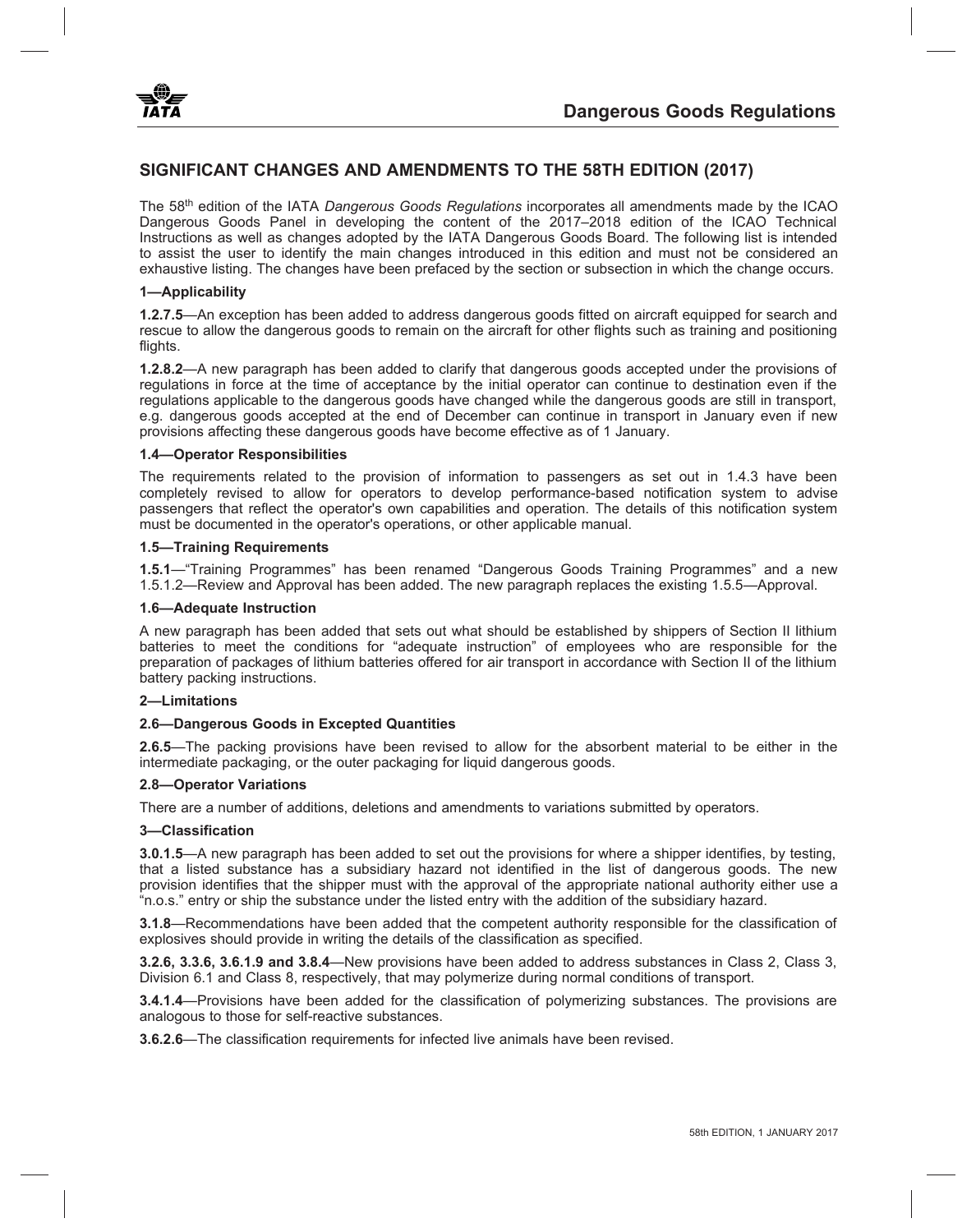



# **4—Identification**

# **4.2—List of Dangerous Goods**

Amendments to the List of Dangerous Goods include:

- revision to a number of the entries for aerosols to consolidate all aerosols into packing instructions 203 and Y203;
- addition of special provision A209 against entries with "stabilized" in the proper shipping name;
- all entries of "engines" have been deleted from UN 3166. UN 3166 in Class 9 now only applies to the proper shipping names "vehicles". Engines are now assigned to UN 3528—UN 3530 in Division 2.1, Class 3 or Class 9, based on the classification of the fuel that powers the engine. Also assigned to UN 3528—UN 3530 are proper shipping names for "machines", which are also based on the classification of the fuel used to power the machines;
- UN 3480, **Lithium ion batteries** has been amended to show "forbidden" across columns I/J to identify that these batteries are now restricted to Cargo Aircraft Only. This change became effective 1 April 2016 through an addendum to the  $57<sup>th</sup>$  edition of the DGR. There is no change to the entries for UN 3481, lithium ion batteries packed with equipment or lithium ion batteries contained in equipment;
- all entries for lithium batteries, UN 3090, UN 3091, UN 3480 and UN 3481 have been revised to identify that the hazard label has changed to now be the lithium battery Class 9 label. A new Special Provision A206 has also been assigned to reinforce this new requirement;
- UN 3269, **Polyester resin kit** has been revised to add "liquid base material" as light type and a new entry "UN 3527, **Polyester resin kit**, solid base material" in Division 4.1 has been added to provide for polyester resin kits that have a Division 4.1 solid material as the base component;
- four new entries, UN 3531—UN 3534 have been added for polymerizing substances;
- the entries UN 2977, **Radioactive material, uranium hexafluoride fissile** and UN 2978, **Radioactive material, uranium hexafluoride**, non-fissile or fissile excepted have now been assigned a subsidiary risk of Division 6.1 in addition to Class 8;
- UN 3507, Uranium hexafluoride, radioactive material, excepted package, less than 0.1 kg per package, non-fissile or fissile-excepted, has been revised to now be assigned to Division 6.1 with subsidiary risks of Class 7 and Class 8. The packing instruction assigned is now PI 603.

# **4.4—Special Provisions**

**A21** and **A134**—Have been revised to address the changes to UN 3166 and the new entries for engines and machinery.

**A38**—Has been revised to remove reference to polymeric beads.

**A66**—Has been revised to include reference to the polyester resin kits in Division 4.1.

**A88**—Which applies to prototype or small production run lithium cells and batteries has been revised to now refer to PI 910 in the Supplement to the ICAO Technical Instructions.

**A104**—Which was assigned to UN 1230, **Methanol**, and which allowed packages containing methanol to not bear a Toxic hazard label, been deleted. All packages containing methanol must now bear a Division 6.1 hazard label in addition to the Class 3 label.

**A112**—Has been revised to identify that ID 8000, **Consumer commodity** can now also include aviation regulated substances, UN 3334 and UN 3335.

**A181**—Has been revised to more clearly describe the requirements for packages that contain both lithium batteries packed with equipment and lithium batteries contained in equipment.

**A202**—Is a new special provision assigned to a number of entries for Division 2.2 gases to set out provisions for radiation detectors containing these Division 2.2 gases.

**A204**—Is a new special provision assigned to Polymeric beads that identifies under what circumstances polymeric beads can be considered to be non-dangerous goods.

**A211**—Is a new special provision assigned against the entries UN 1067, **Nitrogen dioxide** and UN 1660, **Nitric oxide, compressed** to provide for sterilisation devices that incorporate these substances. When in such sterilisation devices these substances may be shipped on passenger or cargo aircraft.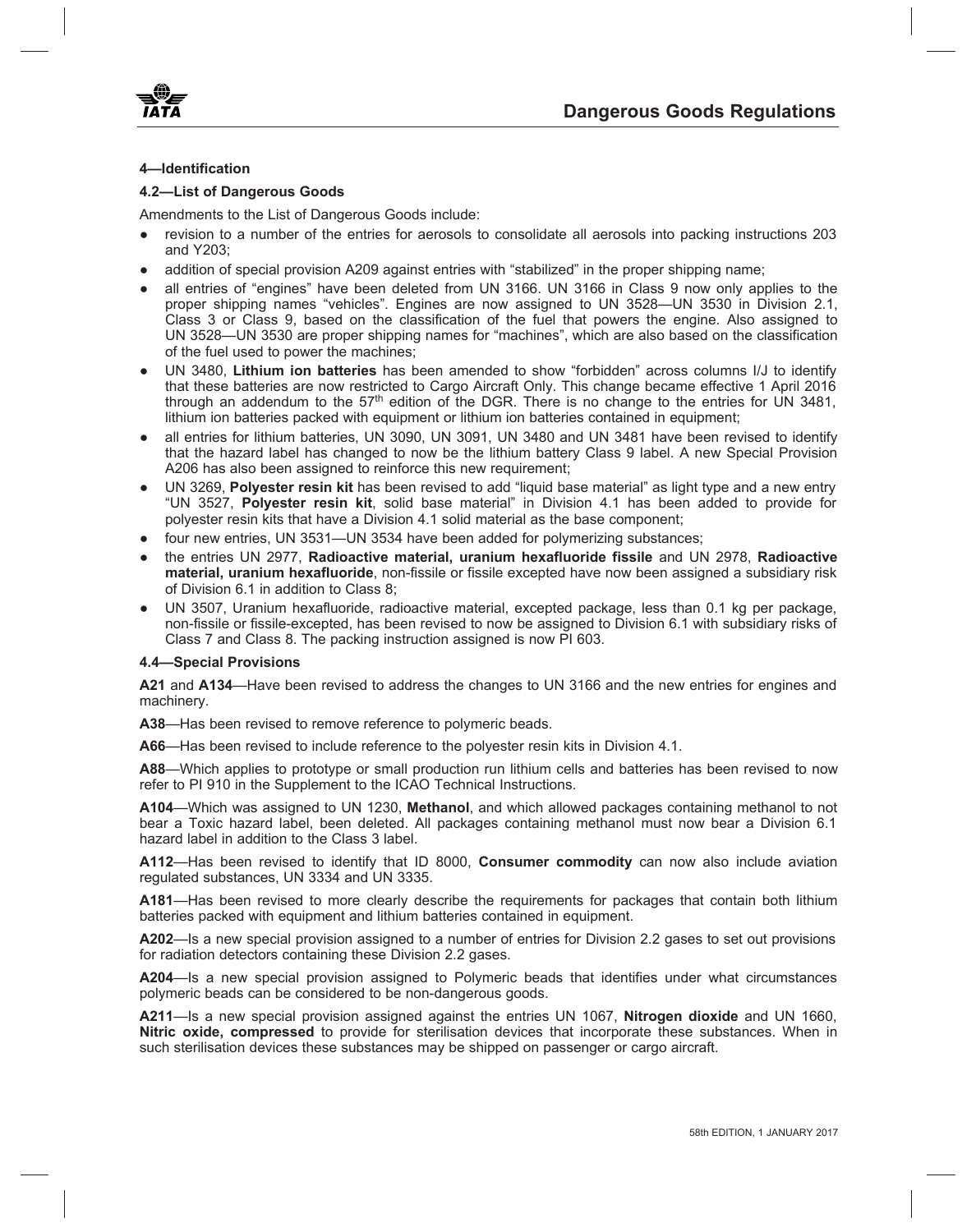

**A212**—Is a new special provision assigned against the entry UN 2031, **Nitric acid**, other than red fuming, with more than 20% and less than 65% nitric acid, to provide for sterilisation devices that incorporate this substance. When in such sterilisation devices this substance may be shipped on passenger aircraft.

**A302** and **A324**—Have been revised to remove the requirement for the appropriate national authority of the State of destination to also approve the carriage of fish bins with oxygen or ceremonial flames.

**A331**—Is a new special provision assigned against UN 3480, **Lithium ion batteries** to identify the possible requirements for a shipper to meet to obtain an approval to ship lithium ion batteries at a state of charge in excess of 30% of the rated capacity of the battery.

### **5—Packing**

**5.0.1.3**—Dangerous goods in unit load devices and freight containers. The provisions have been revised to allow for unit load devices (ULD) that contain UN 3373 or ID 8000 to also contain dry ice as a refrigerant.

**5.0.1.12**—New provisions have been added to allow, with the approval of the authorities of the States of origin and of the operator, for the use of UN specification large packagings for articles that weigh in excess of 400 kg.

### **Packing Instructions**

**PI 200**—Has been revised to include new provisions for liquefied gases charged with a compressed gas to require the shipper to take both components into account when calculating the internal pressure in the cylinder. There are also additional provisions to require that shippers when charging cylinders must use qualified staff.

**PI 203** and **PI Y203—**These packing instructions have been revised to incorporate the provisions in PI 204, PI Y204 and PI 212. These packing instructions have now been deleted.

**PI 218**—Applicable to chemicals under pressure has been revised to include new provisions for liquids charged with a compressed gas to require the shipper to take both components into account when calculating the internal pressure in the cylinder.

**PI 220**—Is a new packing instruction added for engines and machinery powered by a flammable gas.

**PI 378**—Is a new packing instruction added for engines and machinery powered by a flammable liquid.

**PI 450** and **PI Y450**—Are new packing instructions added for polyester resin kits that have a solid base material classified in Division 4.1. These packing instructions mirror PI 370 and PI Y370, which apply to polyester resin kits with a flammable liquid base.

**PI 459**—Has been revised to include polymerizing substances (UN 3531 and UN 3532) with self-reactive substances.

**PI 603**—Is a new packing instruction for UN 3507, **Uranium hexafluoride, radioactive material, excepted package**, which is now classified with a primary hazard of Division 6.1. Consequently PI 877 has been deleted.

**PI 950** and **PI 951**—These packing instructions have been revised to remove provisions for engines.

**PI 954**—Has been revised to include allowance for UN 3373, **Biological substance, Category B** and ID 8000, **Consumer commodity** to be in a shipper loaded unit load device with the dry ice.

**PI 965—PI 970**—Section IB of PI 965 and PI 968 and Section II of all of the lithium battery packing instructions have been revised to remove reference to the need for an additional document to accompany consignments of Section II lithium batteries. As of 1 January 2017 this document is no longer required. The lithium battery handling label, which is required on packages, has been replaced by a new lithium battery mark. The dimensions and colour of the new lithium battery mark are the same as for the lithium battery handling label, but all words have been removed and the UN number(s) is required to be applied. There is a 2-year transition period until 31 December 2018 to allow shippers to implement the lithium battery mark.

**PI 972**—Is a new packing instruction added for engines and machinery powered by a fuel classified only as environmentally hazardous.

# **6—Packaging Specifications and Performance Tests**

**6.4.2**—This subsection has been revised to bring in reference to new ISO standards and also to identify the period during which the ISO standards may be applied for manufacture and also after which time the standards may no longer be used.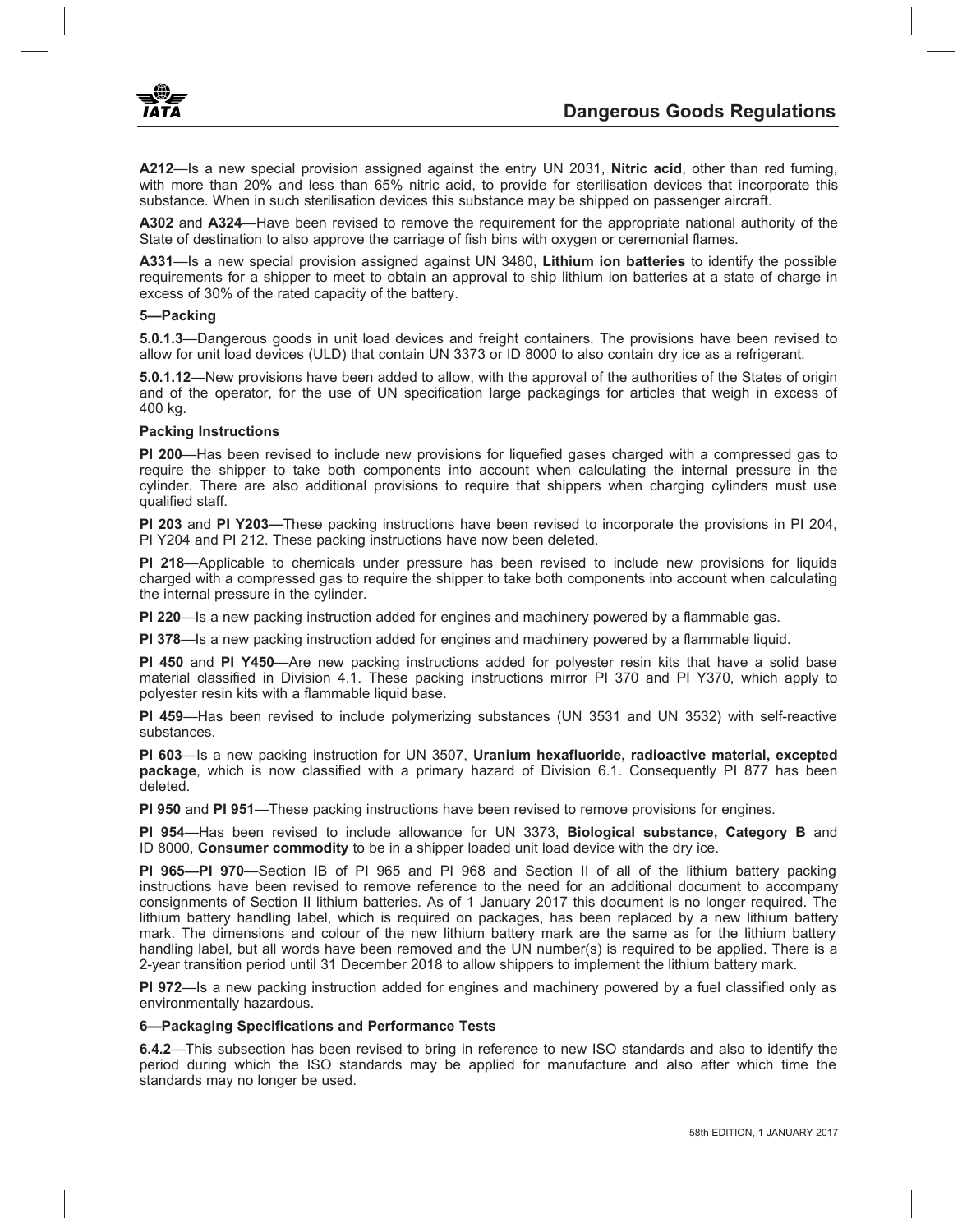

# **7—Marking & Labelling**.

There are numerous editorial amendments to change the word "marking" or "markings" to read "mark" or "marks". This reflects the correct English usage where what is applied to a package is a "mark", whereas "marking" is the act of applying the mark.

#### *Note:*

*The change of "marking" to mark" also applies in Sections other than Section 7. However, the greatest number of these editorial changes are in Section 7.*

**7.1.5.5**—Are the new provisions that set out the requirements for the lithium battery mark. The specification of the lithium battery mark is shown as Figure 7.1.C. The new mark comes into effect as of 1 January 2017 with a 2-year transition period during which time either the lithium battery mark or the lithium battery handling label may be applied to packages containing lithium batteries prepared in accordance with Section IB or Section II of the lithium battery packing instructions.

**7.2.4.4**—The provisions on additional text on hazard labels have been revised to identify that for the new Class 9–Lithium Battery hazard label the only information permitted in the bottom half of the label is the pictogram and the class number.

**7.3.18**—The specification of the new Class 9–Lithium Battery hazard label has been added as a new Figure 7.3.X. The new hazard label comes into effect as of 1 January 2017 with a 2-year transitional period during which time either the existing Class 9–Miscellaneous Dangerous Goods hazard label or the new Class 9–Lithium Battery hazard label may be applied to packages containing lithium batteries prepared in accordance with Section I, IA or IB of the lithium battery packing instructions.

#### **8—Documentation**

**8.1.6.9.1**—A note has been added to identify that notwithstanding the change to the UN numbers and division/class for "engines", that shippers may still consign engines as UN 3166 in Class 9 until 31 March 2017.

**8.1.6.9.2**—Clarification has been added on how the identification number for multiple overpacks should be shown.

**8.1.6.9.4, Step 9**—The list of special provision numbers that are required to be shown in the "authorisations" area of the Shipper's Declaration has been revised.

**8.1.6.11.7**—The paragraph identifying that for shipments of lithium batteries prepared under Section IB of PI 965 and PI 968 that the information required on the additional document may be included on the Shipper's Declaration or may be on an additional document has been deleted as the additional document is no longer required.

**8.1.6.13** and **8.1.6.14**—Have each been revised to remove the mandatory requirement for title of the signatory and the place that the Shipper's Declaration was signed. This information may still be provided, but is no longer mandatory.

### **9—Handling**

Notes have been added under 9.0 to reference Annex 19–Safety Management Systems and the ICAO Safety Management Manual. All operators are required to implement a Safety Management System (SMS) and the carriage of dangerous goods is included within the scope of the operator's SMS.

**9.1.3.2**—A new paragraph has been added to require that the operator must be able to identify the person who performed the acceptance check.

**9.1.4.1—The provisions for acceptance of a shipper loaded unit load device (ULD) containing dry ice have** been revised to also allow UN 3373 or ID 8000 to be in the ULD with dry ice.

**9.1.9**—A new paragraph has been added recommending that operators conduct a safety risk assessment for the transport of dangerous goods.

**9.5.1.1.3**—The information required on the written information to the pilot-in-command (NOTOC) has been revised to clarify that for ID 8000 the gross weight of each package may be the average gross weight when this is what has been declared on the Shipper's Declaration.

**9.6.2**—The reporting of dangerous goods in passenger baggage by operator has been revised to limit the submission of reports by the operator to those where the dangerous goods have been discovered by the